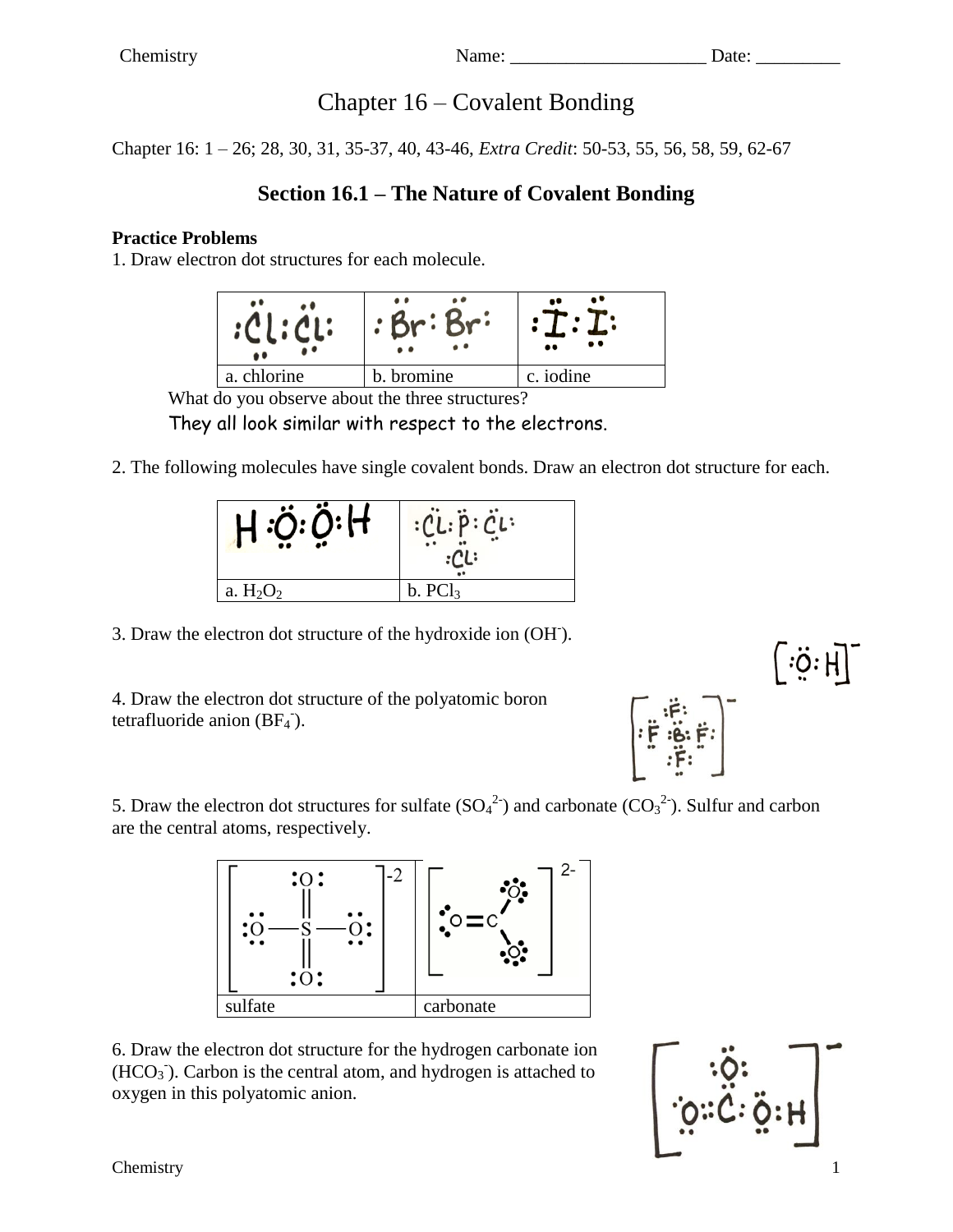### **Section Review 16.1**

7. How are single, double, and triple bonds indicated in electron dot structures?

A single bond is indicated by two dots (:) between two atoms, representing a pair of electrons being shared, or by a single line (-).

A double bond is represented by four dots (::) between two atoms, indicating two pairs of shared electrons or by a double line (=).

A triple bond is represented by six dots ( $::$ ) between atoms, or three lines ( $\equiv$ ), indicating three pairs of electrons being shared.

- 8. Provide an example of each of the following you do not have to draw the structure:
	- a. coordinate covalent bonding

carbon monoxide (CO)

b. resonance structures

```
ozone (O_3)
```
c. exceptions to the octet rule

```
nitrogen dioxide (NO<sub>2</sub>), or phosphorus pentachloride (PCl<sub>5</sub>)
```
9. What kinds of information does a structural formula reveal about the compound it represents? The structural formula identifies the atoms in the compound, and their respective number and arrangement within the molecule.

10. Draw electron dot structures for the following molecules, which have only single covalent bonds.



Note on the two resonance structures, the partial positive charge by the S, and the partial negative charges on the O's. The two resonance structures then give rise to a *hybrid structure* which is the best representation of the molecule with respect to charge separations.

11. Draw the resonance structures for sulfur dioxide  $(SO<sub>2</sub>)$ . S is the central atom.



12. How many kilojoules are required to dissociate all the C-H single bonds in 0.1 mol of methane (CH4)? Assume that the bond dissociation energy is the same for each bond. Refer to Table 16.3.

$$
(4 C - H \text{ bonds}) \left( 393 \frac{kJ}{mol} \right) (0.1 \text{ mol}) = 157 \text{ kJ}
$$

## **Section 16.2 – Bonding Theories**

#### **Section Review 16.2**

13. Use the molecular orbital theory to describe covalent bonding. What occurs during hybridization?

When two atoms combine in a bonding situation, their atomic orbitals overlap to produce molecular orbitals. In hybridization, several atomic orbitals mix to form the same total number of equivalent hybrid orbitals.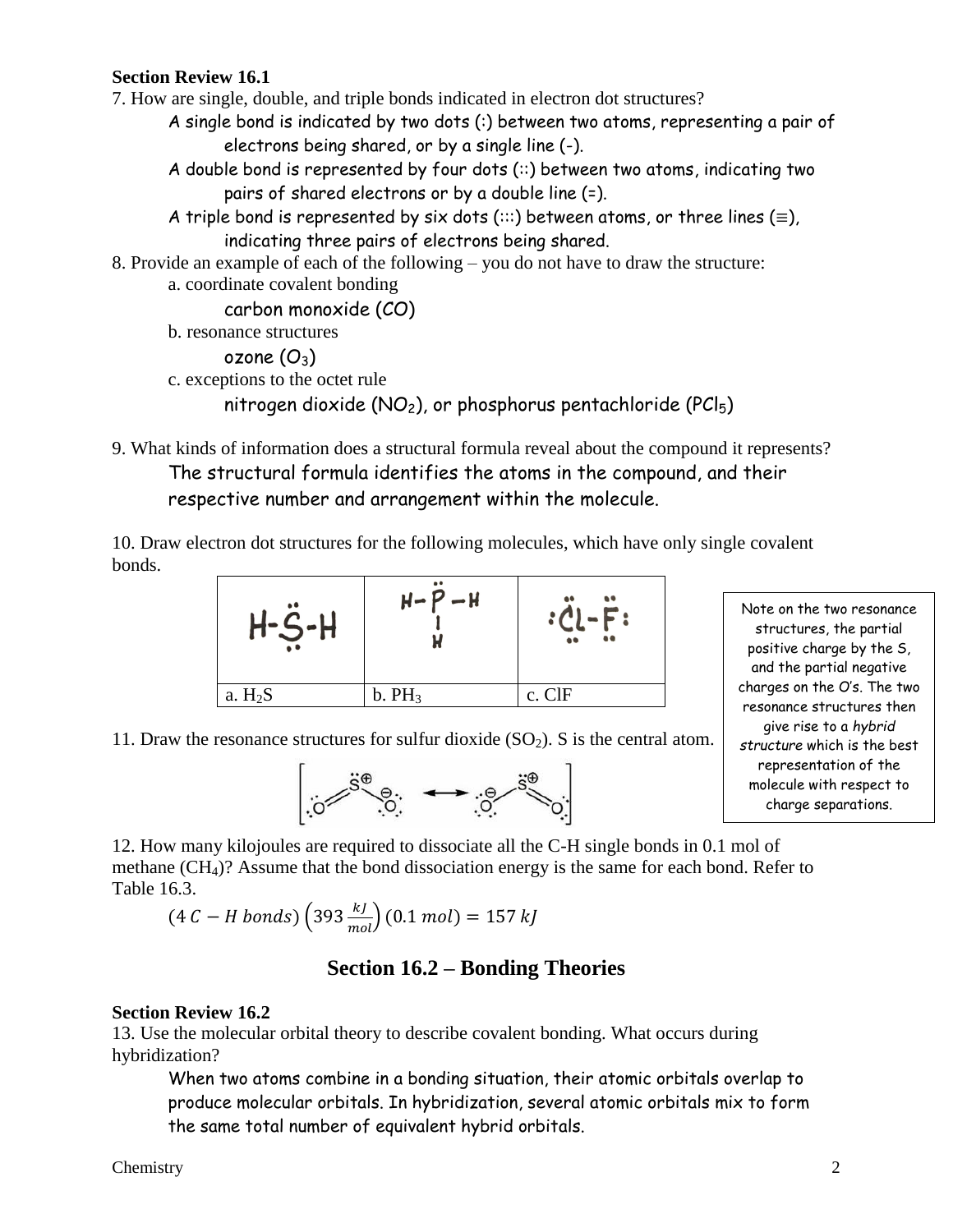14. Explain how the VSEPR theory can be used to predict bond angles in the following covalently bonded molecules.

a. methane

In a methane molecule, the four valence electron pairs repel each other, forming the corners of a tetrahedron in which the pairs are equidistant from each other with bond angles of 109.5 degrees.

b. ammonia

In an ammonia molecule, the four valance electron pairs repel each other, but the unshared pair repels the bonded pairs even more strongly, with bond angles of 107 degrees.

c. water

In a water molecule, the four valence electron pairs repel each other, but the two unshared pairs repel the bonded pairs even more strongly, with bond angles of 105 degrees.

15. What shape would you expect a simple carbon-containing compound to have if the carbon atom has the following hybridizations.

a. *sp 2* trigonal planar b. *sp 3* tetrahedral c. *sp* linear

16. What is a sigma bond? Describe, with the aid of a diagram, how the overlap of two half-filled *1s* orbitals produces a sigma bond.

A sigma bond is formed by the overlap of two s orbitals, the overlap of an s orbital with a p orbital, or the end-to-end overlap of two p orbitals. Refer to figure 16.11.

17. How many sigma and how many pi bonds are in an ethyne molecule  $(C_2H_2)$ ? Draw the Lewis structure.

3 sigma bonds, and 2 pi bonds.

18. The BF<sub>3</sub> molecule is planar. The attachment of a fluoride ion to the boron in BF<sub>3</sub>, through a coordinate covalent bond, creates the  $BF_4$  ion. What is the geometric shape of this ion? Draw the Lewis structure.

Tetrahedral.

## **Section 16.3 – Polar Bonds and Molecules**

### **Practice Problems**

19. Identify the bonds between atoms of each pair of elements as (1) nonpolar covalent, (2) moderately polar covalent, (3) very polar covalent, or (4) ionic. Refer to Table 16.4, and 14.2 (p. 405).

| a. H and Br moderately polar covalent d. Cl and F moderately polar covalent |  |
|-----------------------------------------------------------------------------|--|
| b. K and Cl very polar covalent e. Li and O ionic                           |  |
| c. C and O moderately polar covalent f. Br and Br nonpolar covalent         |  |

20. Order the following covalent bonds from least to most polar:

a. H-Cl 0.9 b. H-Br 0.7 c. H-S 0.4 d. H-C 0.4 e. F-F 0 e, d, c, b, a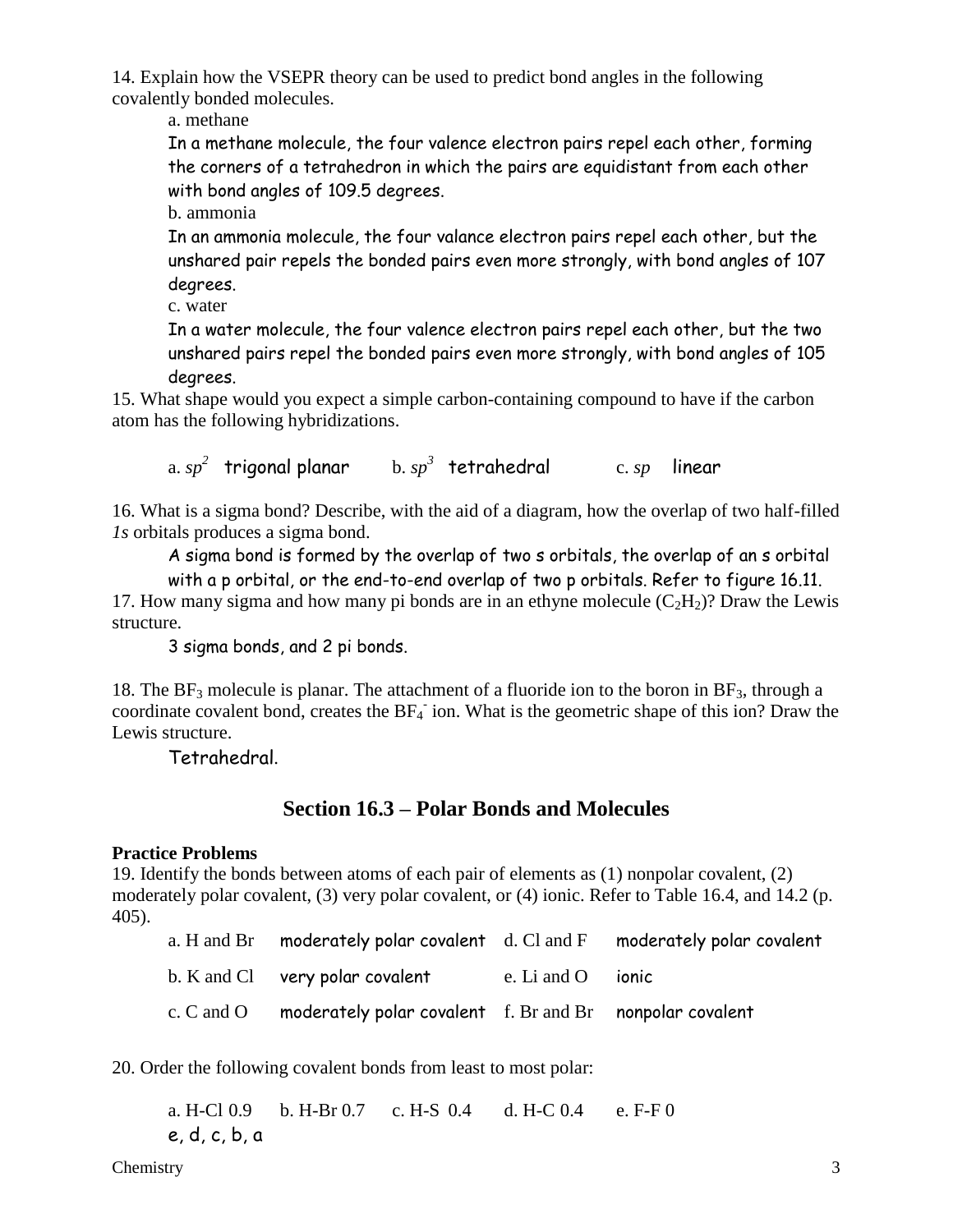### **Section Review 16.3**

21. Explain how you can use electronegativity values to classify a bond as nonpolar covalent, polar covalent, or ionic.

Find the difference in electronegativity values for the two atoms. Then use Table 16.4 to determine the most likely type.

22. Describe the three kinds of attractive forces that hold groups of molecules together. Rank these forces from weakest to strongest.

- a. Dispersion forces the weakest of the three, are caused by the motion of electrons.
- b. Dipole interactions are the attractions between the oppositely charged ends of polar molecules.
- c. Hydrogen bonding the strongest of the three, occurs when a hydrogen atom bonded to a more electronegative atom is attracted to another highly electronegative atom.

23. Not every molecule with polar bonds is polar. Explain this statement, using  $CCl<sub>4</sub>$  as an example.

### The atoms in  $CCI<sub>4</sub>$  are oriented so that the bond polarities cancel.

24. Draw the electron dot structure for each molecule below. Identify polar covalent bonds by assigning slightly positive  $(\delta +)$  and slightly negative  $(\delta -)$  symbols to the appropriate atoms.

| a. HOOH | b. BrCl | c. HBr | d. $H_2O$ |
|---------|---------|--------|-----------|

25. How does a network solid differ from most other covalent compounds?

The atoms in a network solid are covalently bonded in a large array (or crystal), which can be thought of as a single molecule.

26. Which of the following are characteristic of most covalent compounds?

- a. high melting points
- b. shared bonding electrons
- c. low water solubility
- d. existence as molecules
- e. composed of a metal and a nonmetal

# **Chapter 16 Review**

### **Concept Practice**

28. Classify the following compounds as ionic or covalent. 16.1

a. MgCl<sub>2</sub> Ionic b. Na<sub>2</sub>S Ionic c. H<sub>2</sub>O covalent d. H<sub>2</sub>S covalent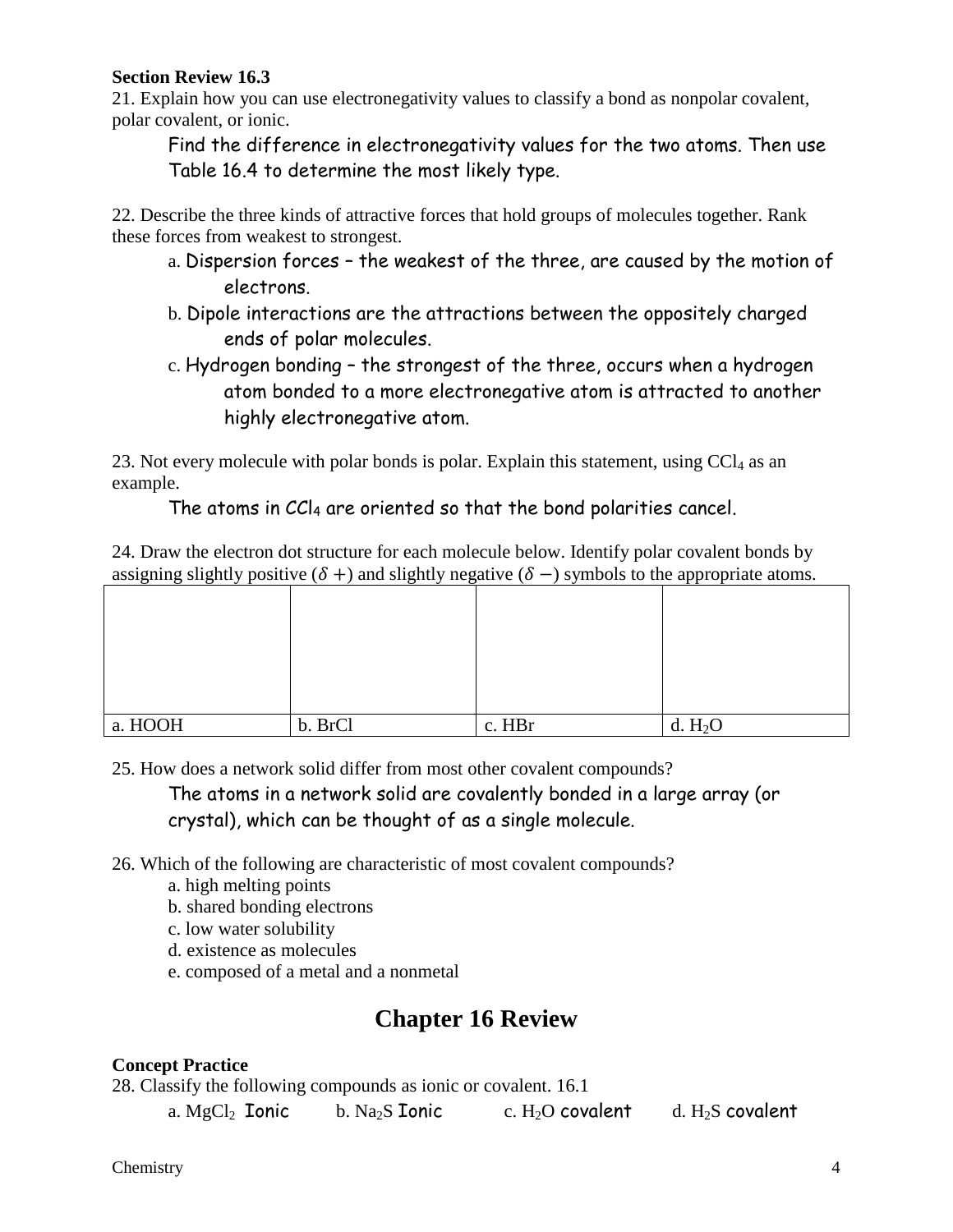30. How many electrons do atoms in a double covalent bond share? How many in a triple bond? 16.1

Atoms in a double covalent bond share four electrons; in a triple bond they share six.

31. Based upon the examples provided in Section 16.1, state a general rule for determining which atom is the central one in a binary molecule compound. 16.1

A single atom (count of only 1), is typically the central atom. Water, with two hydrogens, and only a single atom of oxygen, has a central atom of oxygen.

35. Explain why compounds containing C-N and C-O single bonds can form coordinate covalent bonds with H<sup>+</sup> but compounds containing only C-H and C-C bonds cannot. 16.1

An unshared pair of electrons is needed for a coordinate covalent bond. There are no unshared pairs in C-H and C-C bonds.

36. What is true for the electron dot structures of all compounds that exhibit resonance? 16.1 The molecules of each compound can be described by more than one Lewis structure.

37. Draw resonance structures for the carbonate ion  $(CO_3^2)$ . Each oxygen is attached to the carbon. 16.1. There are three of these structures.



- 39. How can you experimentally determine whether a substance is paramagnetic? 16.1 The measure mass of a paramagnetic substance appears greater when measured in the presence of a magnetic field than when measured in the absence of one.
- 40. Predict whether the following species are diamagnetic or paramagnetic. 16.1 a.  $BF_3$  diamagnetic paramagnetic  $\int c. NO_2$  paramagnetic d.  $F_2$  diamagnetic

43. What is the relationship between the magnitude of a molecule's bond dissociation energy and its expected chemical reactivity? 16.1

Increasing bond dissociation energy is linked to lower chemical reactivity.

44. Explain what is meant by *bond dissociation energy*.

Bond dissociation energy is defined as the energy needed to break one covalent bond.

45. Assume the total bond energy in a molecule is the sum of the individual bond energies. Calculate the total bond energy in a mole of ethyne  $(C_2H_2)$ . *Hint*: Write the electron dot structure to determine the kinds of bonds. Then refer to Table 16.3.

2 H-C bonds (393 kJ/ mol) + 1 C≡C bond (908 kJ/ mol) = 1,694 kJ/ mol total

46. Draw the molecular orbital diagrams for the possible diatomic molecule  $Li<sub>2</sub>$ . Would you expect  $Li<sub>2</sub>$  to exist as a stable molecule? 16.2

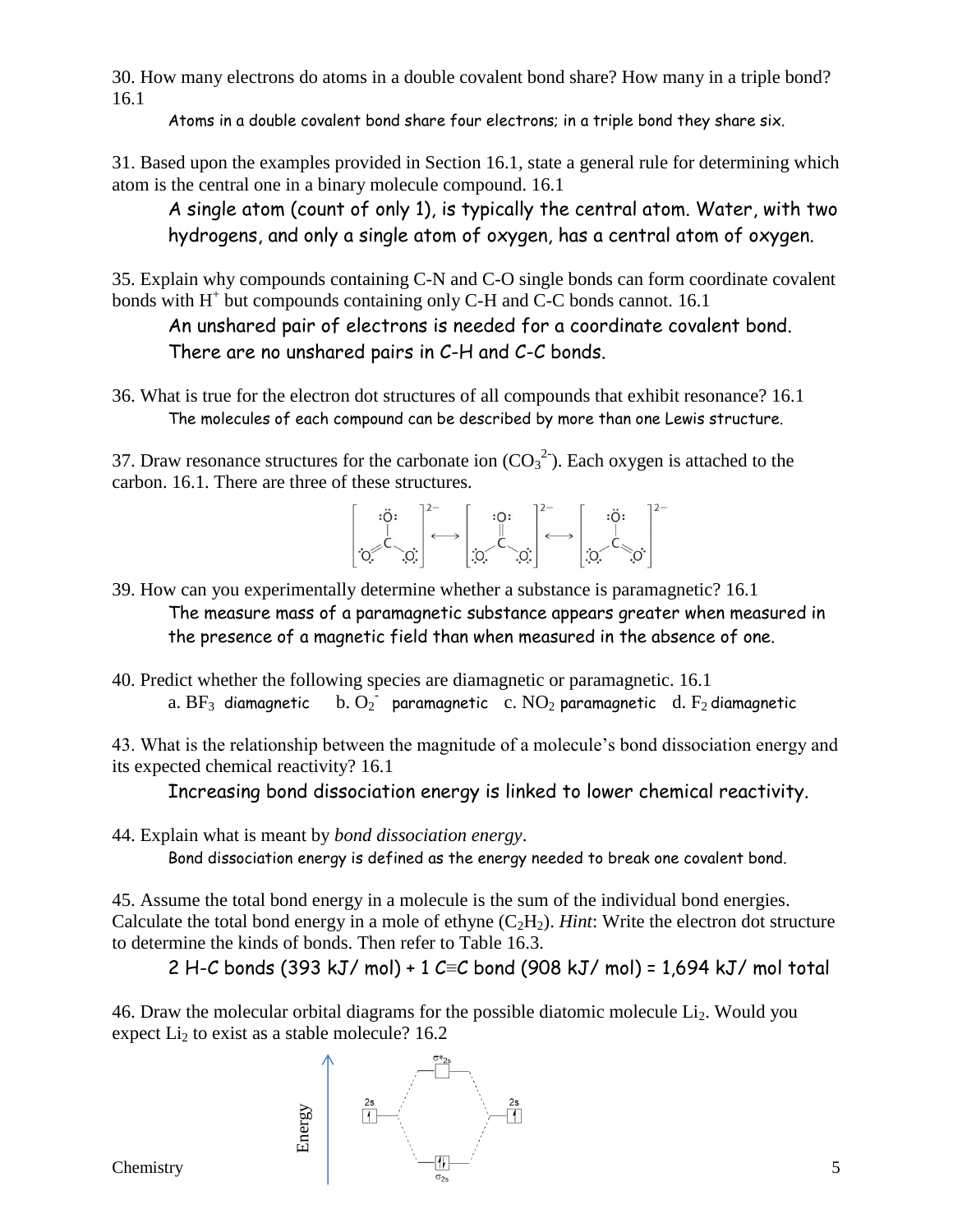*Extra Credit*. Answer the following questions below, points awarded extra credit are indicated and will be applied towards your homework grade. These questions are recommended for students planning on taking organic chemistry anytime in the future.

50. What types of hybrid orbitals are involved in the bonding of the carbon atoms in the following molecules? Draw their Lewis structures. 16.2 (8 possible points)

a. CH<sup>4</sup>

 $b. H<sub>2</sub>C=CH<sub>2</sub>$ 

c. HC≡CH

d, N≡C-C≡N

51. What must always be true if a covalent bond is to be polar? 16.3 (1 point)

52. The bonds between the following pairs of elements are covalent. Arrange them according to polarity, naming the most polar bond first. 16.3 (2 points)

a. H-Cl b. H-C c. H-F d. H-O e. H-H f. S-Cl

53. Arrange the following bonds in order of increasing ionic character. 16.3 (2 points)

a. Cl-F b. N-N c. K-O d. C-H e. S-O f. Li-F

55. Depict (with a drawing) the hydrogen bonding between two ammonia molecules; then depict the bonding between one ammonia and one water molecule. 16.3 (2 points)

| Between two ammonia | Between one ammonia and one water |
|---------------------|-----------------------------------|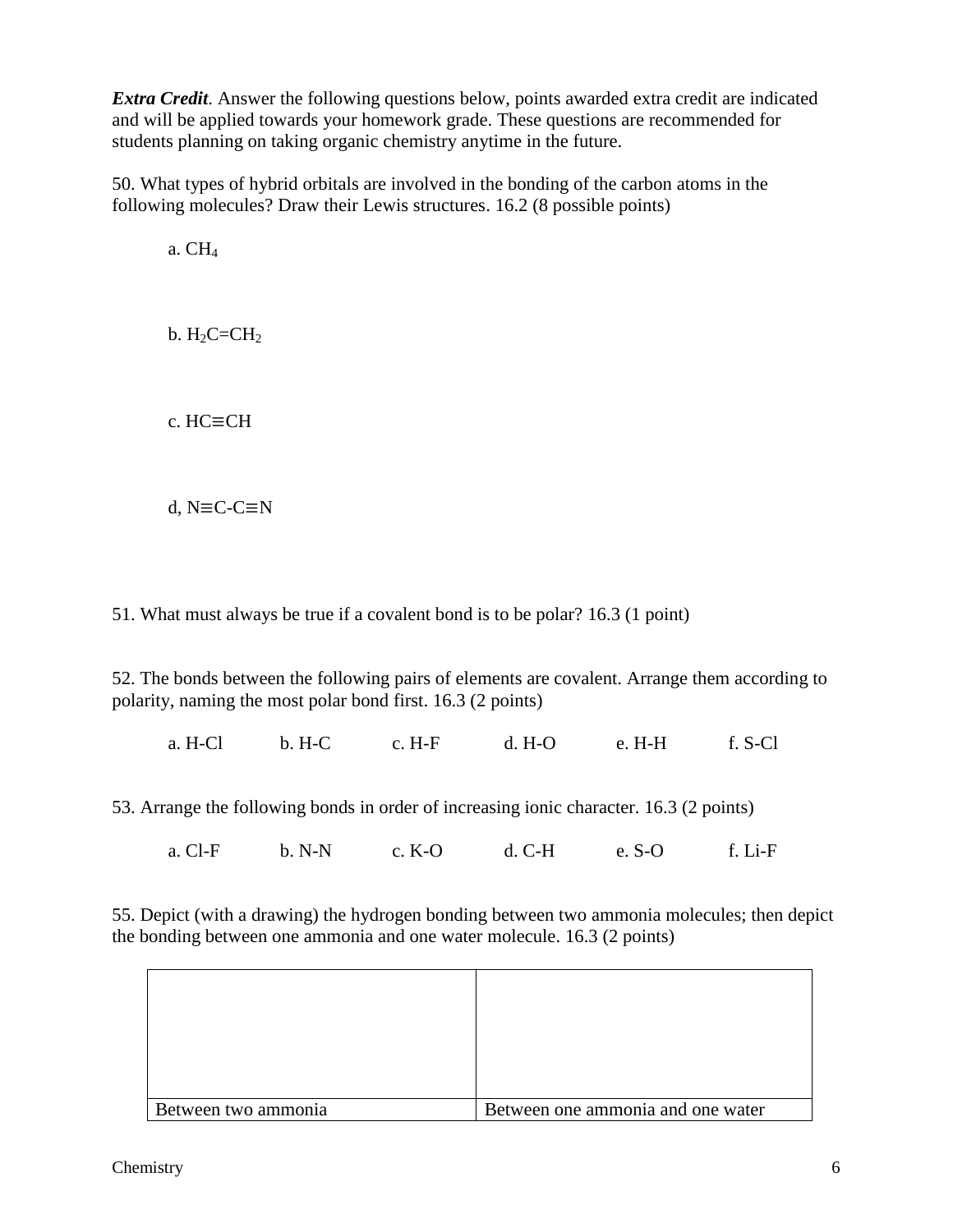56. Circle the compound in each pair that exhibits the stronger intermolecular hydrogen bonding. Explain your rationale behind your answer. 16.3 (4 points)

a. H2S, H2O b. HCl, HF c. HBr, HCl

d.  $NH<sub>3</sub>$ ,  $H<sub>2</sub>O$ 

58. Explain why compounds with strong intermolecular attractive forces have higher boiling points than compounds with weak intermolecular attractive forces. 16.3 (2 points)

59. Using Figures 16.17 through 16.19 as an example, devise a hybridization scheme for PCl<sup>3</sup> and predict the molecular shape based on this scheme. (3 points)

62. Explain why each Lewis structure below is incorrect. Replace each structure with one that is more acceptable. (8 points)



63. Use VSEPR theory to predict the geometry of each of the following: (4 points)

| a. $SiCl4$ | b. $CO_3^2$ |
|------------|-------------|
| c. $CCl4$  | d. $SCl2$   |